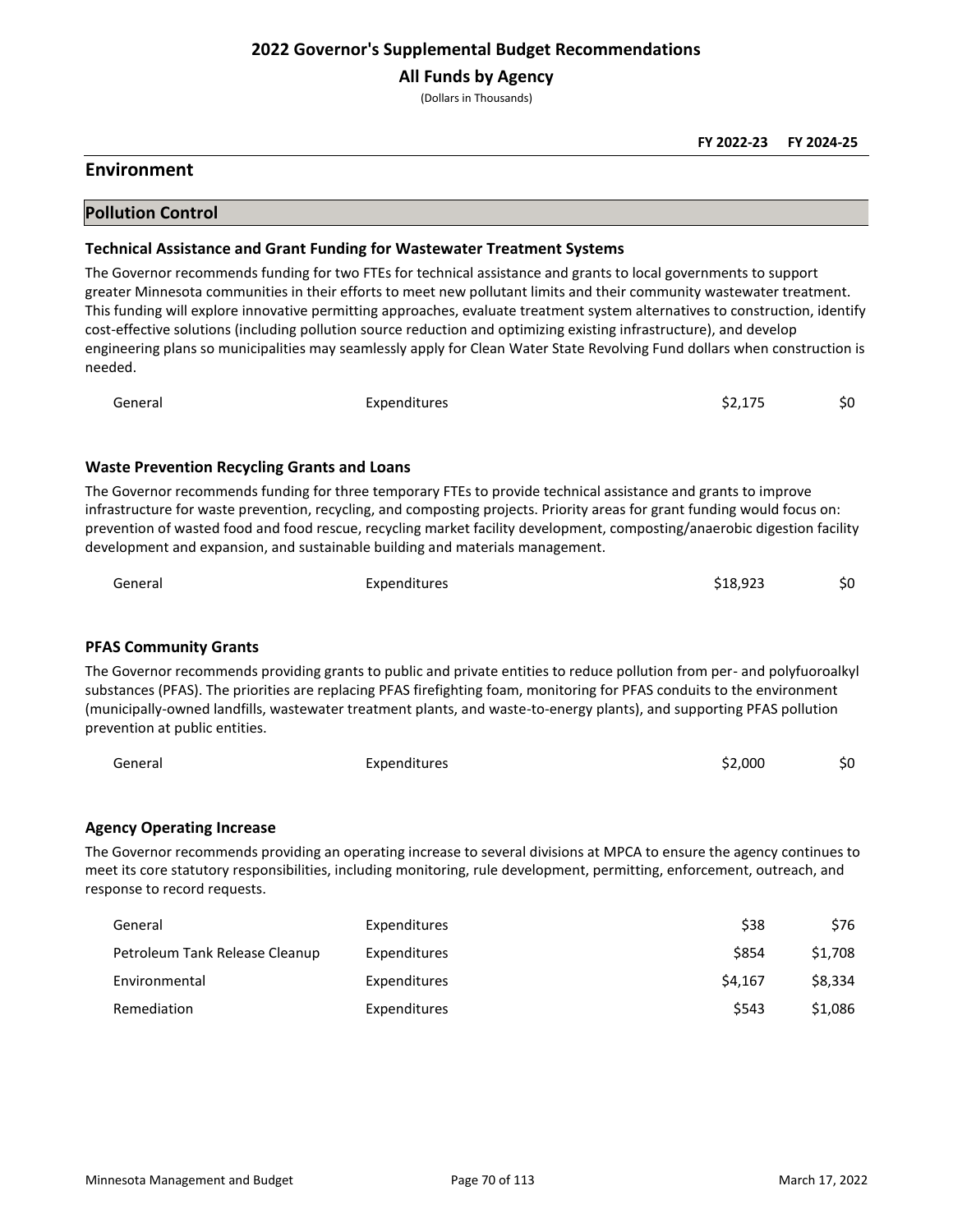## **All Funds by Agency**

(Dollars in Thousands)

|                                                            |                                                                                                                                                                                                                                                                                                                                                                     | FY 2022-23 | FY 2024-25 |
|------------------------------------------------------------|---------------------------------------------------------------------------------------------------------------------------------------------------------------------------------------------------------------------------------------------------------------------------------------------------------------------------------------------------------------------|------------|------------|
| <b>Pollution Control</b>                                   |                                                                                                                                                                                                                                                                                                                                                                     |            |            |
| <b>Railroad Safety</b>                                     |                                                                                                                                                                                                                                                                                                                                                                     |            |            |
| railroads with unit trains.                                | The Governor recommends maintaining an FTE for oil and hazardous substance discharge preparedness and response for                                                                                                                                                                                                                                                  |            |            |
| Remediation                                                | Expenditures                                                                                                                                                                                                                                                                                                                                                        | \$133      | \$266      |
| <b>Accelerate Pollution Prevention at Small Businesses</b> |                                                                                                                                                                                                                                                                                                                                                                     |            |            |
| paint and dry-cleaning chemicals.                          | The Governor recommends expanding the small business loan program to provide no-interest loans to more businesses for<br>pollution prevention. The additional loans will focus on reduction of non-traditional pollution types, such as auto body                                                                                                                   |            |            |
| General                                                    | Expenditures                                                                                                                                                                                                                                                                                                                                                        | \$2,000    | \$0        |
| <b>Solar Panel Recycling</b>                               | The Governor recommends establishing a solar panel component product stewardship program to ensure waste is disposed<br>of properly. Solar retailers will collect a fee at the point of sale and remit the proceeds to a product stewardship<br>organization. The group will develop practices to reduce the amount of harmful waste generated by the solar panels. |            |            |
| Environmental                                              | Revenues                                                                                                                                                                                                                                                                                                                                                            | \$100      | \$200      |
| Environmental                                              | Expenditures                                                                                                                                                                                                                                                                                                                                                        | \$100      | \$200      |
| certain consumer products.                                 | <b>Restrict Cadmium and Lead in Certain Consumer Products</b><br>The Governor recommends funding half of an FTE and equipment to enforce restrictions on toxic lead and cadmium in                                                                                                                                                                                  |            |            |
| Environmental                                              | Expenditures                                                                                                                                                                                                                                                                                                                                                        | \$74       | \$148      |
| <b>PFAS Baseline Conditions Study</b>                      |                                                                                                                                                                                                                                                                                                                                                                     |            |            |

The Governor recommends funding to assess the levels of per- and polyfluoroalkyl substances (PFAS) throughout the state in water and soil. The funding will pay for PFAS analysis in water samples taken at existing pollutant load monitoring sites and for a contractor to sample and analyze soil around the state. The MPCA will use the data to support disposal guidelines for PFAS-containing materials.

| General | Expenditures | \$500 | \$0 |
|---------|--------------|-------|-----|
|         |              |       |     |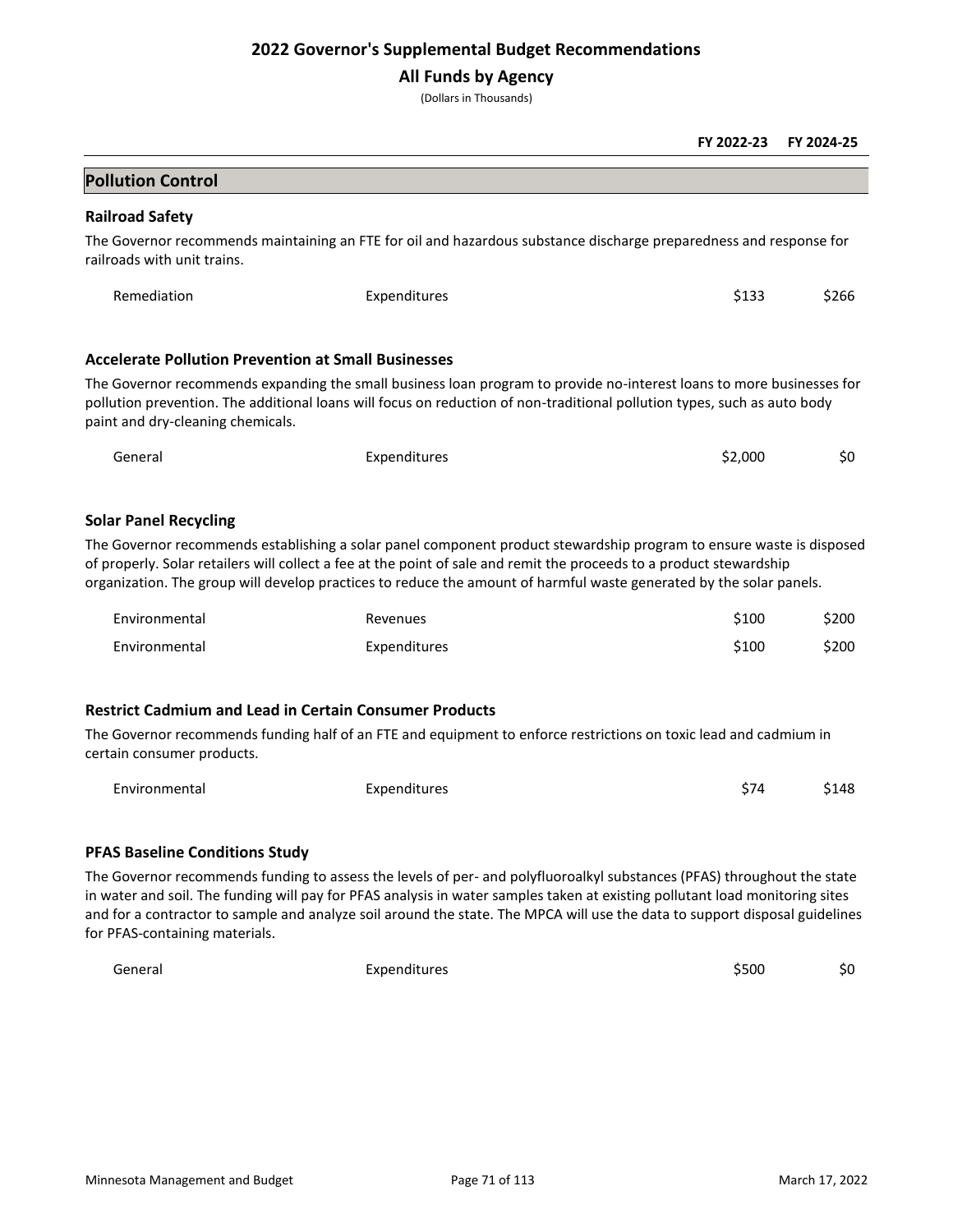## **All Funds by Agency**

(Dollars in Thousands)

|                                                                                                                                                      |                                                                                                                                                                                                                                                                                                                                                                 | FY 2022-23 | FY 2024-25 |
|------------------------------------------------------------------------------------------------------------------------------------------------------|-----------------------------------------------------------------------------------------------------------------------------------------------------------------------------------------------------------------------------------------------------------------------------------------------------------------------------------------------------------------|------------|------------|
| <b>Pollution Control</b>                                                                                                                             |                                                                                                                                                                                                                                                                                                                                                                 |            |            |
| <b>Creating a Community-based Brownfield Grant Program</b>                                                                                           |                                                                                                                                                                                                                                                                                                                                                                 |            |            |
| community groups, nonprofits, and small businesses.                                                                                                  | The Governor recommends creating a grant program to encourage redevelopment of contaminated sites in low-income and<br>underserved communities. The grants will fund environmental assessments and clean up planning for local governments,                                                                                                                     |            |            |
| General                                                                                                                                              | Expenditures                                                                                                                                                                                                                                                                                                                                                    | \$1,000    | \$0        |
| <b>St. Louis River Mercury TMDL Availability Extension</b>                                                                                           |                                                                                                                                                                                                                                                                                                                                                                 |            |            |
| modeling.                                                                                                                                            | The Governor recommends extending the availability of a current onetime appropriation to complete a mercury total<br>maximum daily load study for the St. Louis River from 2022 to 2024. The extension will allow MPCA to undertake additional<br>stakeholder engagement on the project, including ensuring appropriate engagement on technical outputs such as |            |            |
| Environmental                                                                                                                                        | Expenditures                                                                                                                                                                                                                                                                                                                                                    | \$0        | \$0        |
| <b>Increasing Capital Assistance Program Grants for Local Governments</b><br>waste. The small cost for this recommendation will fund new rulemaking. | The Governor recommends increasing the grant limit of the Capital Assistance Program from \$2 million to \$5 million per<br>project and expanding the eligibility for the grants to include projects that reduce food waste and manage construction                                                                                                             |            |            |
| Environmental                                                                                                                                        | Expenditures                                                                                                                                                                                                                                                                                                                                                    | \$17       | \$0        |
| <b>Expand Smart Salting Training</b>                                                                                                                 | The Governor recommends continuing MPCA's smart salting training and certification program, funded by a fee from                                                                                                                                                                                                                                                |            |            |
| participating local governments.                                                                                                                     |                                                                                                                                                                                                                                                                                                                                                                 |            |            |
| <b>Restrict Misc Special Revenue</b>                                                                                                                 | Revenues                                                                                                                                                                                                                                                                                                                                                        | \$0        | \$1,188    |
| <b>Restrict Misc Special Revenue</b>                                                                                                                 | Expenditures                                                                                                                                                                                                                                                                                                                                                    | \$0        | \$1,188    |
| <b>Uniform Tools for Brownfields Program</b>                                                                                                         |                                                                                                                                                                                                                                                                                                                                                                 |            |            |
|                                                                                                                                                      | The Governor recommends creating a revolving fund to pay MPCA's administrative costs for its voluntary investigation and<br>cleanup program. The revolving fund will receipt the program's annual revenues beyond the first \$350,000. This revolving                                                                                                           |            |            |

| <b>Restrict Misc Special Revenue</b> | Revenues | \$90   | \$180  |
|--------------------------------------|----------|--------|--------|
| Remediation                          | Revenues | (\$90) | (5180) |

fund would be appropriated to MPCA annually to administer the program.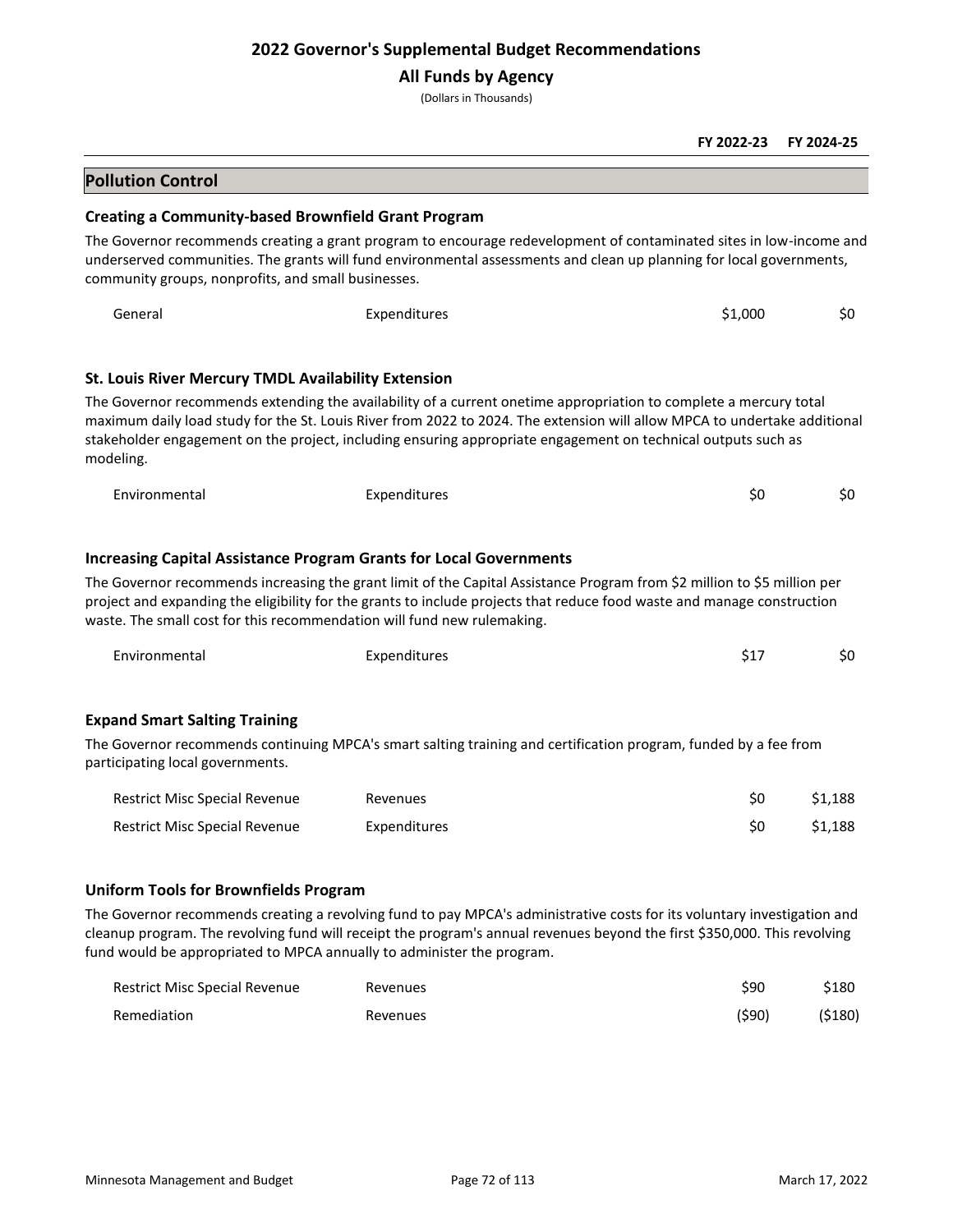**All Funds by Agency**

(Dollars in Thousands)

**FY 2022-23 FY 2024-25**

## **Pollution Control**

#### **3M Reporting Changes**

The Governor recommends decreasing the frequency that MPCA and DNR are required to submit their 3M settlement report to the legislature from twice per year to once per year. MPCA expects the single report will include a similar amount of information as the multiple reports but require less staff time.

| Remediation | Expenditures | (\$2) | (52) |
|-------------|--------------|-------|------|
|             |              |       |      |

#### **Technical Assistance for Environmental Review**

The Governor recommends onetime funding for a contractor for the Environmental Quality Board to develop Minnesotabased tools and resources that will assist local governments with estimating greenhouse gas emissions for projects that require environmental review. This will reduce the complexity and uncertainty, and increase accuracy, in developing greenhouse gas assessments, and ease the burden on local governments and project proposers in preparing environmental review documents.

| General | Expenditures | \$600 | \$0 |
|---------|--------------|-------|-----|
|---------|--------------|-------|-----|

### **Adaptation Action Grants and Water Storage**

The Governor recommends providing grants to local and tribal governments to assist communities with mitigating increased stormwater flows from frequent and heavy rainfalls. Under this proposal, more Minnesota local governments and tribes will be able to successfully invest in upgrading their local infrastructure, critical facilities, and green space assets to reduce risks of localized flooding and urban heat impacts on residents. Stormwater water projects will address localized flooding that can interrupt critical services during severe weather, inadequate stormwater storage capacity, safety concerns caused by undersized stormwater systems, and environmental damage caused by weather extremes. Water storage funding will support local government efforts to control water volume and rates to protect infrastructure, improve water quality, and mitigate the effects of climate change.

| General | Expenditures | \$54,000 | \$666 |
|---------|--------------|----------|-------|
|         |              |          |       |

### **Legalizing Adult-Use Cannabis**

The Governor recommends funding for the safe and responsible legalization of cannabis for adults in Minnesota. Funds provided to the Minnesota Pollution Control Agency would be used for the adoption of rules related to the establishment of water, energy, odor, and solid waste environmental standards for cannabis businesses.

General Expenditures \$538 \$580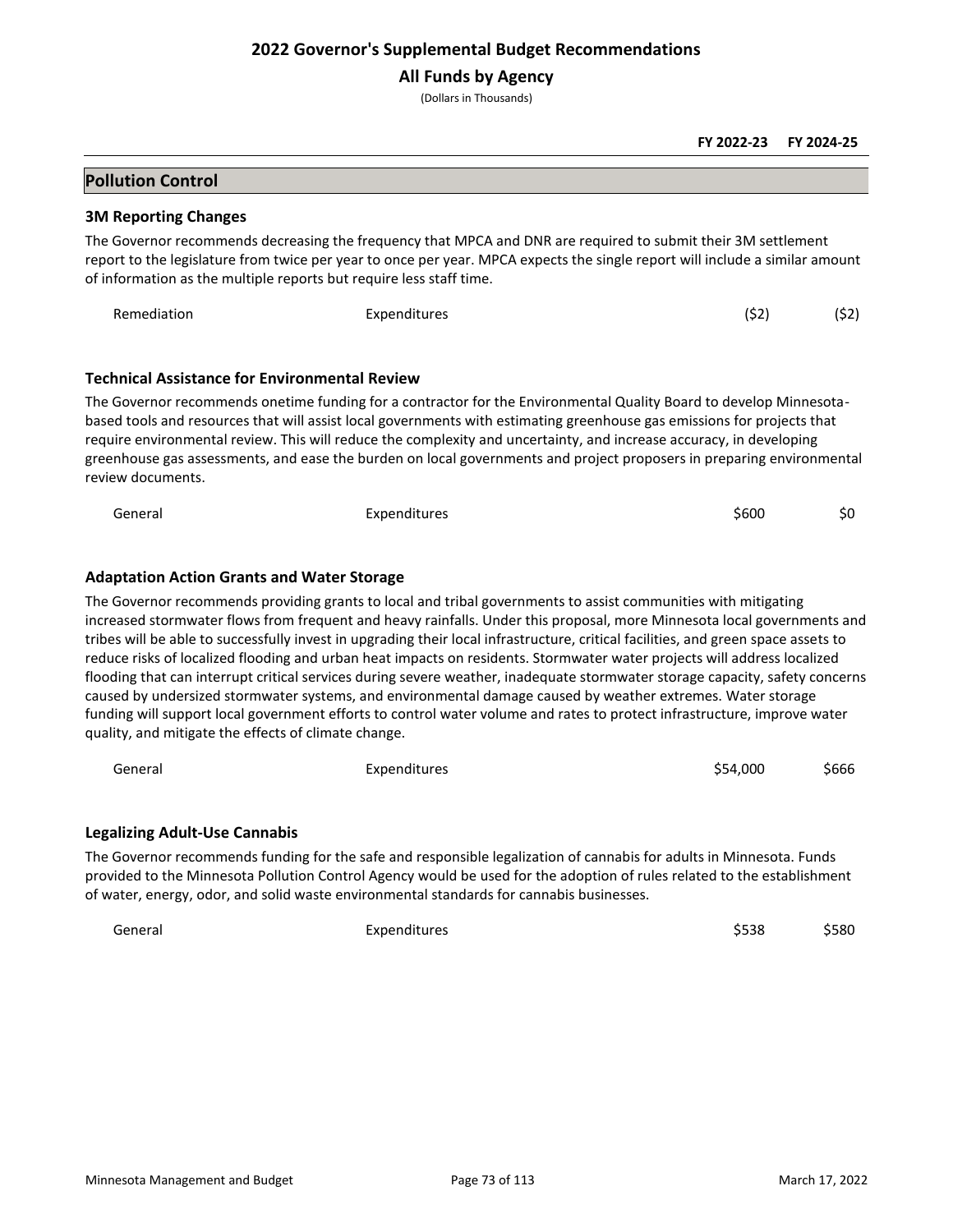## **All Funds by Agency**

(Dollars in Thousands)

|                                                             |                                                                                                                                                                                                                                                                                                                                                                                                                                                                                            | FY 2022-23 | FY 2024-25 |
|-------------------------------------------------------------|--------------------------------------------------------------------------------------------------------------------------------------------------------------------------------------------------------------------------------------------------------------------------------------------------------------------------------------------------------------------------------------------------------------------------------------------------------------------------------------------|------------|------------|
| <b>Natural Resources</b>                                    |                                                                                                                                                                                                                                                                                                                                                                                                                                                                                            |            |            |
| <b>Climate Adaptation for Natural Lands and Waters</b>      |                                                                                                                                                                                                                                                                                                                                                                                                                                                                                            |            |            |
|                                                             | The Governor recommends modernizing and enhancing DNR-managed facilities and infrastructure and restoring climate-<br>impacted streams to mitigate and adapt to climate change. This includes 1) improving public water accesses, 2)<br>rehabilitating roads and trails to enhance access to public lands and facilities, 3) modernizing state fish hatcheries, and 4)<br>restoring and improving streams, culverts, and water control structures. These funds are available through 2026. |            |            |
| General                                                     | Expenditures                                                                                                                                                                                                                                                                                                                                                                                                                                                                               | \$42,000   | \$0        |
| <b>Increase Capacity for Broadband Licensing</b>            |                                                                                                                                                                                                                                                                                                                                                                                                                                                                                            |            |            |
|                                                             | The Governor recommends funding for two FTEs for three years to accelerate broadband permitting and licensing. DNR<br>reviews license applications for broadband infrastructure that crosses state land, including public waters.                                                                                                                                                                                                                                                          |            |            |
| General                                                     | Expenditures                                                                                                                                                                                                                                                                                                                                                                                                                                                                               | \$246      | \$492      |
| <b>Public Safety Response - New</b>                         |                                                                                                                                                                                                                                                                                                                                                                                                                                                                                            |            |            |
| of public safety efforts.                                   | The Governor recommends additional funding to address a deficiency in the Enforcement Division's budget due to the costs                                                                                                                                                                                                                                                                                                                                                                   |            |            |
| General                                                     | Expenditures                                                                                                                                                                                                                                                                                                                                                                                                                                                                               | \$1,730    | \$0        |
| <b>Ensure Aggregate Mapping for Local Governments - New</b> |                                                                                                                                                                                                                                                                                                                                                                                                                                                                                            |            |            |
| environment and local economies.                            | The Governor recommends funding to provide aggregate resource maps for local governments. This investment supports<br>counties and townships with data and technical assistance that informs local land use decisions as it relates to the                                                                                                                                                                                                                                                 |            |            |
| General                                                     | Expenditures                                                                                                                                                                                                                                                                                                                                                                                                                                                                               | \$300      | \$600      |
| <b>Lands Bill</b>                                           |                                                                                                                                                                                                                                                                                                                                                                                                                                                                                            |            |            |
|                                                             | The Governor recommends passage of DNR's annual lands bill, which includes land sales and provides DNR the flexibility to<br>waive some applicant costs and fees when a land transaction benefits the state's land management interest.                                                                                                                                                                                                                                                    |            |            |
| Land Acquisition                                            | Revenues                                                                                                                                                                                                                                                                                                                                                                                                                                                                                   | \$0        | \$0        |
|                                                             | Minnesota DNR Drought Response-Resolve Well Interferences<br>The Governor recommends reimbursing well owners and municipalities for costs associated with resolving DNR-confirmed                                                                                                                                                                                                                                                                                                          |            |            |
|                                                             | well interferences that occurred from May 1 to December 30, 2021.                                                                                                                                                                                                                                                                                                                                                                                                                          |            |            |
| General                                                     | Expenditures                                                                                                                                                                                                                                                                                                                                                                                                                                                                               | \$300      | \$0        |
|                                                             |                                                                                                                                                                                                                                                                                                                                                                                                                                                                                            |            |            |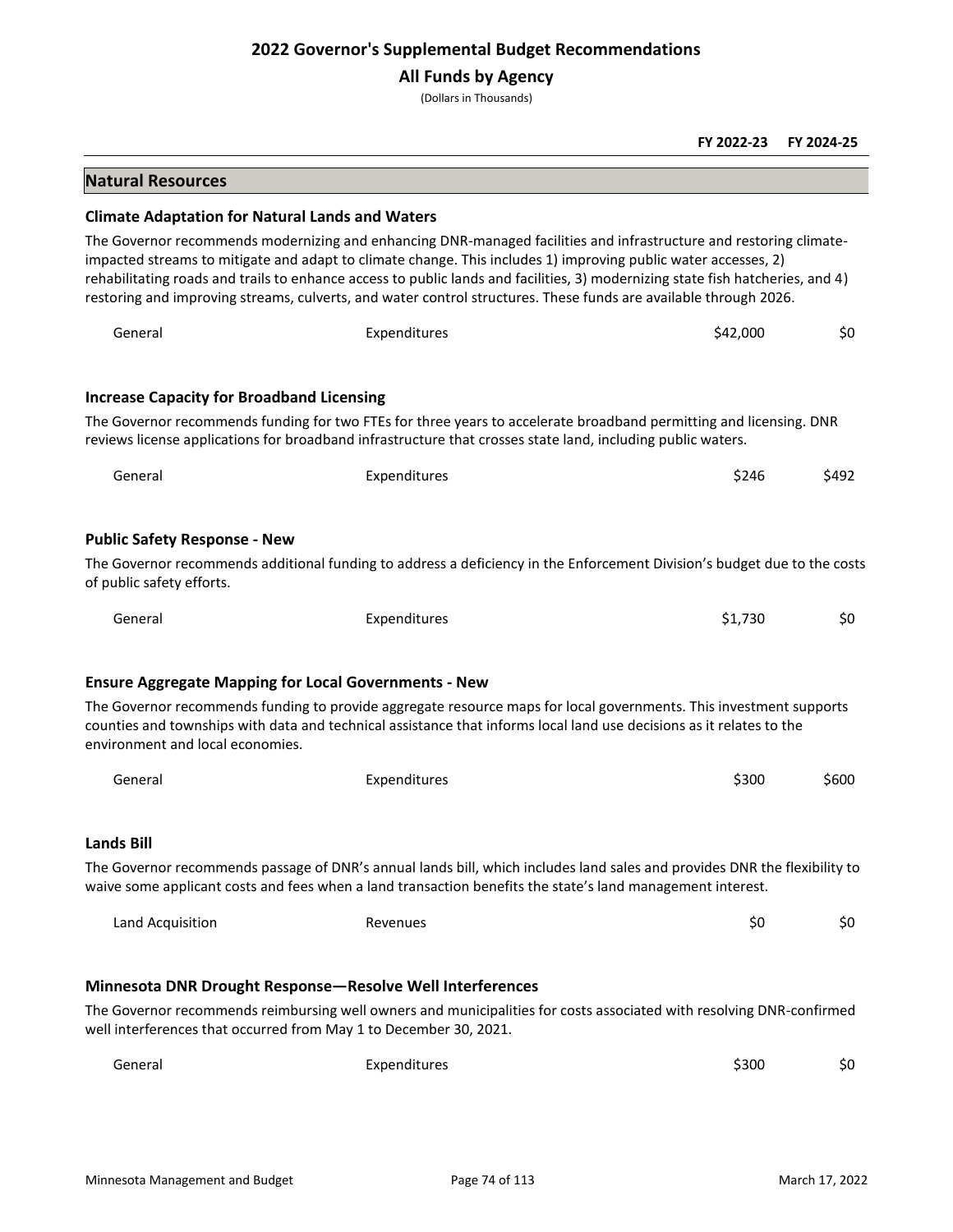### **All Funds by Agency**

(Dollars in Thousands)

#### **FY 2022-23 FY 2024-25**

#### **Natural Resources**

#### **Minnesota DNR Drought Response—Water Efficiency Grants**

The Governor recommends providing grants to municipal, township and tribal governments that operate public water supplies to increase water efficiency. This includes repairing pipes, meters, hydrants, and treatment plants; installing watersaving devices and water-efficient equipment; and rebates to residents who replace inefficient water-using devices with more efficient devices. These funds are available through 2026.

General Expenditures \$3,000 \$0 **Minnesota DNR Drought Response—ReLeaf Minnesota** The Governor recommends providing grants to local and tribal governments to remove and plant shade trees impacted by drought and provide communities with watering equipment to maintain newly planted trees to help increase survivability.

Many trees were harmed by the 2021 drought, and removing and replacing these trees will support a more resilient, climate-adapted community tree canopy. These funds are available through 2027.

| General | <b>Expenditures</b>                                                                                                                                                                                                                            | \$4.500 | \$0 |
|---------|------------------------------------------------------------------------------------------------------------------------------------------------------------------------------------------------------------------------------------------------|---------|-----|
|         |                                                                                                                                                                                                                                                |         |     |
|         | Minnesota DNR Drought Response—Replacing Drought-Killed Tree Seedlings                                                                                                                                                                         |         |     |
|         | The Governor recommends a onetime appropriation to replace seedlings killed by drought on DNR-managed lands and to<br>provide grapts to tribal, sounty, and private ferestland owners to replant drought killed seedlings on their land. These |         |     |

provide grants to tribal, county, and private forestland owners to replant drought-killed seedlings on their land. These funds are available through 2027.

| General | Expenditures                                                                                                                                                                                                           | \$5,550 | \$0 |
|---------|------------------------------------------------------------------------------------------------------------------------------------------------------------------------------------------------------------------------|---------|-----|
|         | <b>Enhanced Forest Management Assistance to Private Woodland Owners</b>                                                                                                                                                |         |     |
|         | The Governor recommends providing planning assistance and cost-share funding to assist private woodland owners to<br>manage their lands for climate mitigation and adaptation. These funds are available through 2027. |         |     |
| General | Expenditures                                                                                                                                                                                                           | \$5,500 | \$0 |

### **Restoring Grasslands and Wetlands on WMAs for Carbon Capture and Resiliency**

The Governor recommends enhancing grasslands and restoring wetlands on existing state-owned wildlife management areas to sequester more carbon and enhance climate resiliency, while also providing better pollinator and wildlife habitat. These funds are available through 2026.

| General | Expenditures | \$10,000 | \$C |
|---------|--------------|----------|-----|
| _ _ _   |              |          |     |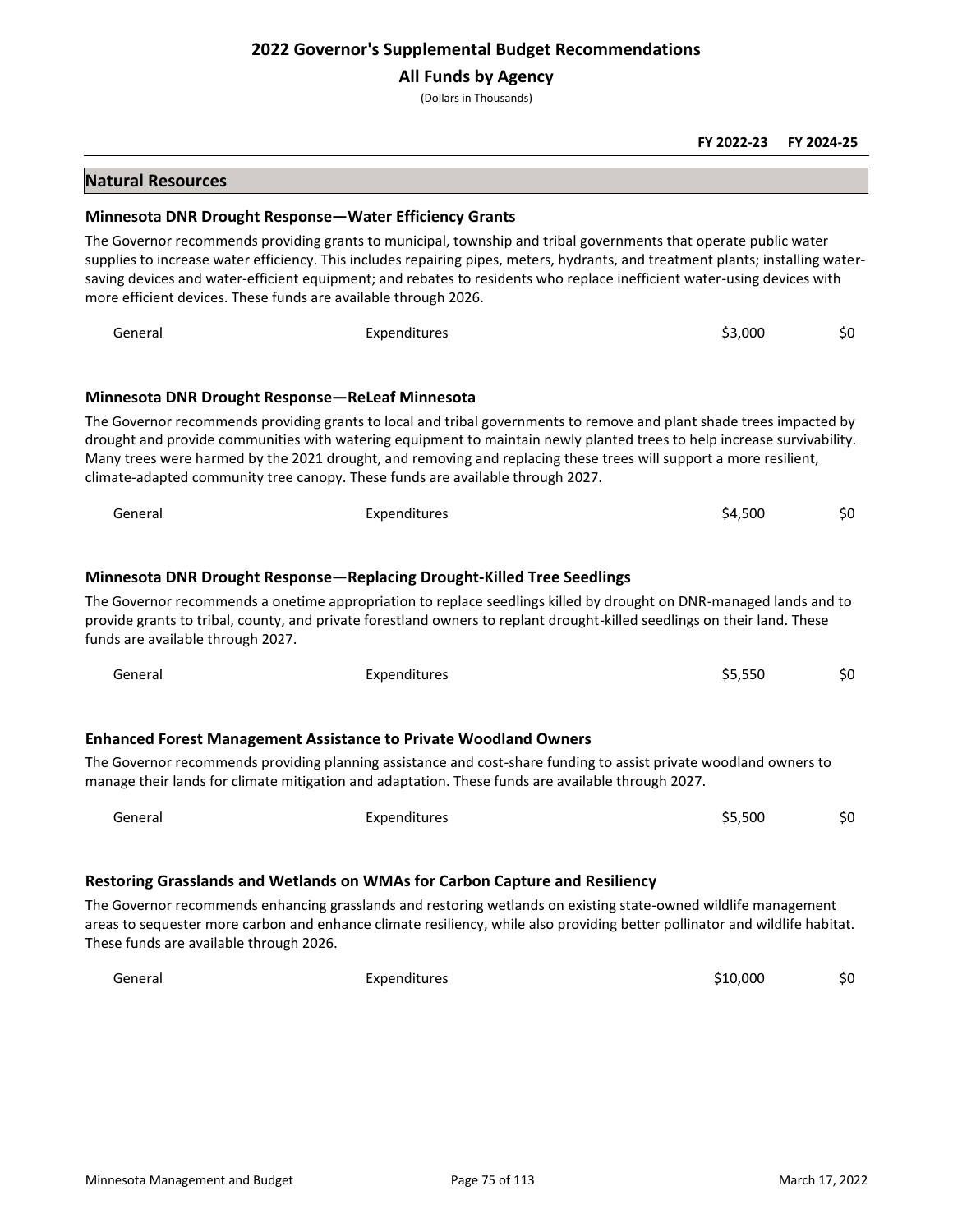## **All Funds by Agency**

(Dollars in Thousands)

|                                                   |                                                                                                                                                                                                                                                                                                                                                                                                                                                                                                                                                                                                                                                                                                                                                                                                                                                                                                 | FY 2022-23 | FY 2024-25 |
|---------------------------------------------------|-------------------------------------------------------------------------------------------------------------------------------------------------------------------------------------------------------------------------------------------------------------------------------------------------------------------------------------------------------------------------------------------------------------------------------------------------------------------------------------------------------------------------------------------------------------------------------------------------------------------------------------------------------------------------------------------------------------------------------------------------------------------------------------------------------------------------------------------------------------------------------------------------|------------|------------|
| <b>Natural Resources</b>                          |                                                                                                                                                                                                                                                                                                                                                                                                                                                                                                                                                                                                                                                                                                                                                                                                                                                                                                 |            |            |
| <b>Acquisition of Public Lands</b>                |                                                                                                                                                                                                                                                                                                                                                                                                                                                                                                                                                                                                                                                                                                                                                                                                                                                                                                 |            |            |
|                                                   | The Governor recommends acquiring new public lands to support recreation and conservation with the goal of decreasing<br>the state's net greenhouse gas emissions. These funds are available through 2026.                                                                                                                                                                                                                                                                                                                                                                                                                                                                                                                                                                                                                                                                                      |            |            |
| General                                           | Expenditures                                                                                                                                                                                                                                                                                                                                                                                                                                                                                                                                                                                                                                                                                                                                                                                                                                                                                    | \$24,000   | \$0        |
| <b>Legalizing Adult-Use Cannabis</b>              |                                                                                                                                                                                                                                                                                                                                                                                                                                                                                                                                                                                                                                                                                                                                                                                                                                                                                                 |            |            |
|                                                   | The Governor recommends funding for the safe and responsible legalization of cannabis for adults in Minnesota. Funds<br>provided to the Department of Natural Resources are for training of DNR Enforcement Officers relating to the new cannabis<br>regulatory system and requirements and for the enforcement of environmental standards.                                                                                                                                                                                                                                                                                                                                                                                                                                                                                                                                                     |            |            |
| General                                           | Expenditures                                                                                                                                                                                                                                                                                                                                                                                                                                                                                                                                                                                                                                                                                                                                                                                                                                                                                    | \$299      | \$0        |
| <b>Water and Soil Resources, Board of</b>         |                                                                                                                                                                                                                                                                                                                                                                                                                                                                                                                                                                                                                                                                                                                                                                                                                                                                                                 |            |            |
| <b>Support for Tribal Liaison</b>                 |                                                                                                                                                                                                                                                                                                                                                                                                                                                                                                                                                                                                                                                                                                                                                                                                                                                                                                 |            |            |
|                                                   | The Governor recommends funding for an FTE to serve as the Board of Water and Soil Resources' tribal relations liaison in<br>accordance with Minnesota statute section 10.65. The position will engage the governing bodies of Minnesota's Tribal<br>governments to discuss policy and budget proposals, cooperate on program implementation, and guide the agency's work.                                                                                                                                                                                                                                                                                                                                                                                                                                                                                                                      |            |            |
| General                                           | Expenditures                                                                                                                                                                                                                                                                                                                                                                                                                                                                                                                                                                                                                                                                                                                                                                                                                                                                                    | \$125      | \$262      |
| <b>COVID Unreimbursed Costs</b>                   |                                                                                                                                                                                                                                                                                                                                                                                                                                                                                                                                                                                                                                                                                                                                                                                                                                                                                                 |            |            |
|                                                   | The Governor recommends funding to offset costs caused by the COVID pandemic, including for sanitation and safety<br>supplies, single occupancy vehicle travel, equipment, and staff time. The recommendation also includes adding 1.5<br>temporary FTEs and contracts to accelerate BWSR projects that had design and construction delayed by the pandemic.                                                                                                                                                                                                                                                                                                                                                                                                                                                                                                                                    |            |            |
| General                                           | Expenditures                                                                                                                                                                                                                                                                                                                                                                                                                                                                                                                                                                                                                                                                                                                                                                                                                                                                                    | \$595      | \$0        |
| <b>Adaptation Action Grants and Water Storage</b> |                                                                                                                                                                                                                                                                                                                                                                                                                                                                                                                                                                                                                                                                                                                                                                                                                                                                                                 |            |            |
| and mitigate the effects of climate change.       | The Governor recommends providing grants to local and tribal governments to assist communities with mitigating<br>increased stormwater flows from frequent and heavy rainfalls. Under this proposal, more Minnesota local governments and<br>tribes will be able to successfully invest in upgrading their local infrastructure, critical facilities, and green space assets to<br>reduce risks of localized flooding and urban heat impacts on residents. Stormwater water projects will address localized<br>flooding that can interrupt critical services during severe weather, inadequate stormwater storage capacity, safety concerns<br>caused by undersized stormwater systems, and environmental damage caused by weather extremes. Water storage funding<br>will support local government efforts to control water volume and rates to protect infrastructure, improve water quality, |            |            |

General General Expenditures Expenditures and the S15,000 \$334